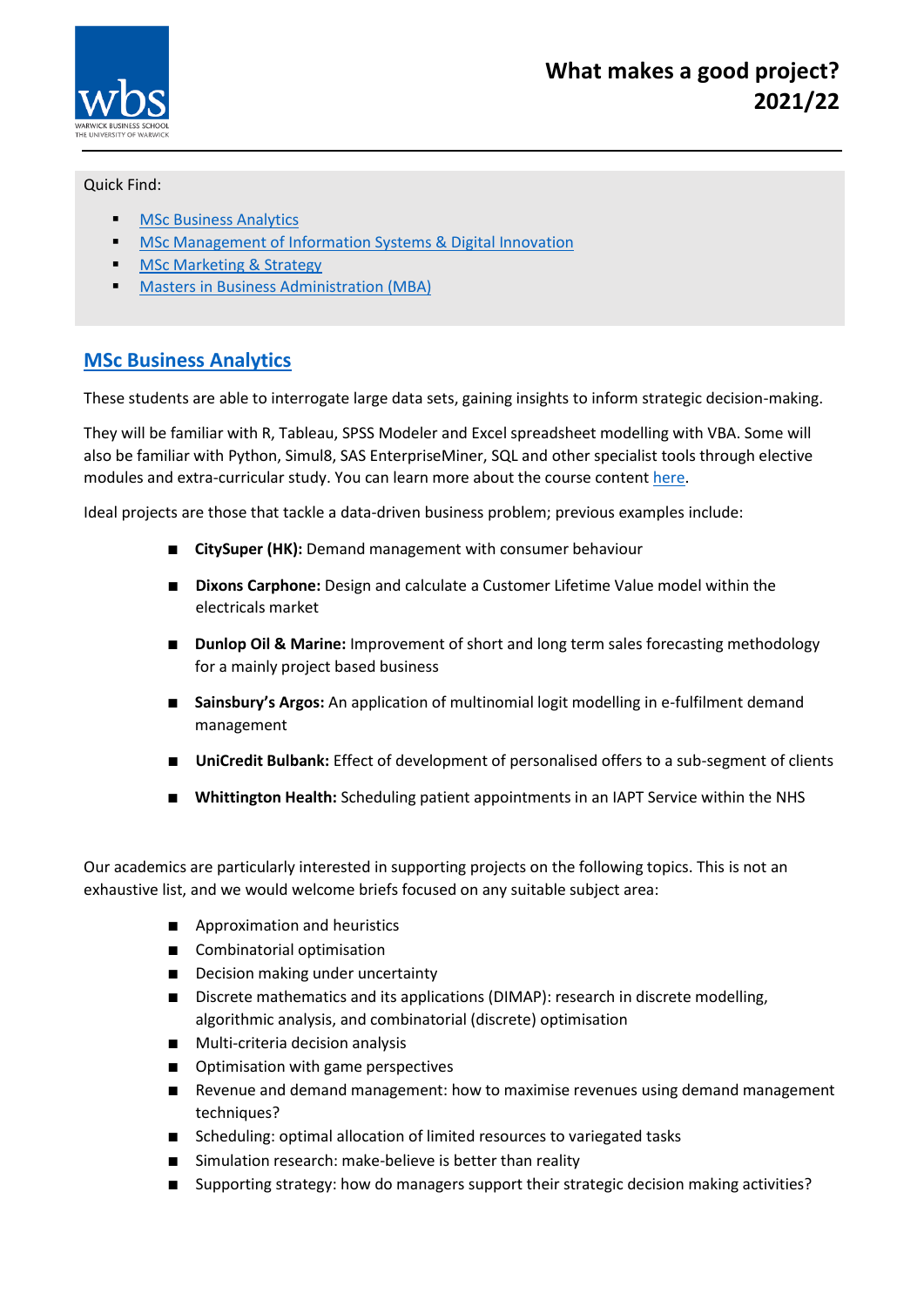

# <span id="page-1-0"></span>**[MSc Management of Information Systems & Digital Innovation](https://www.wbs.ac.uk/courses/postgraduate/management-of-information-systems/)**

This course develops skills in programming, artificial intelligence, and cyber security. Students are encouraged to consider the strategic role of data in business, while also focusing on strategy design using a strong foundation of empirical evidence. You can learn more about the course content [here.](https://www.wbs.ac.uk/courses/postgraduate/management-of-information-systems/details/#more)

A great project would be focused on a strategy to improve your organisation's information systems, or recommendations for the digital transformation of your business. Some clients ask our students to research best practice in an area their business is looking to explore. The cross-section of business and technology is a complicated area, projects with objectives set on "researching/advising/analysing/designing/reporting" are more likely to be accepted.

The project should be of significant current interest at management level and should be a strategic project, not one focused on undertaking practical development or implementation. The project scope should be broad enough for a student to apply their learning at a strategic level, but achievable within a 10 week period.

Previous projects include:

- **BT:** AI business cases how to cash in the cheque
- **Iress:** Adding insight for investors
- **Jaguar Land Rover:** Smart Connected Warehouse application of Industry 4.0
- **Nationwide Building Society**: Automated advice strategy
- **Nimbus Maps:** Automation of customer service
- **Ricardo:** Digital innovation at Ricardo Strategic Consulting

We welcome all suitable projects, and this year we are particularly keen to hear from clients looking for a student to support them in one (or more) of the following areas:

- Algorithmic management
- Artificial intelligence, machine learning and deep learning
- Big data analytics, customer experience, innovation and digital start-ups
- Cyber security, data standards, governance and compliance strategies
- Digital entrepreneurship, manufacturing and transformation
- Digital platforms and value creation
- Digital trust
- Digital work and workplace
- Industry 4.0, business operating model strategies
- Intranets
- IT outsourcing and business value
- Knowledge management
- Reputation systems
- Sharing economy platforms and value creation
- Social networks and virtual teams
- Technology ecosystems around defining value and monetisation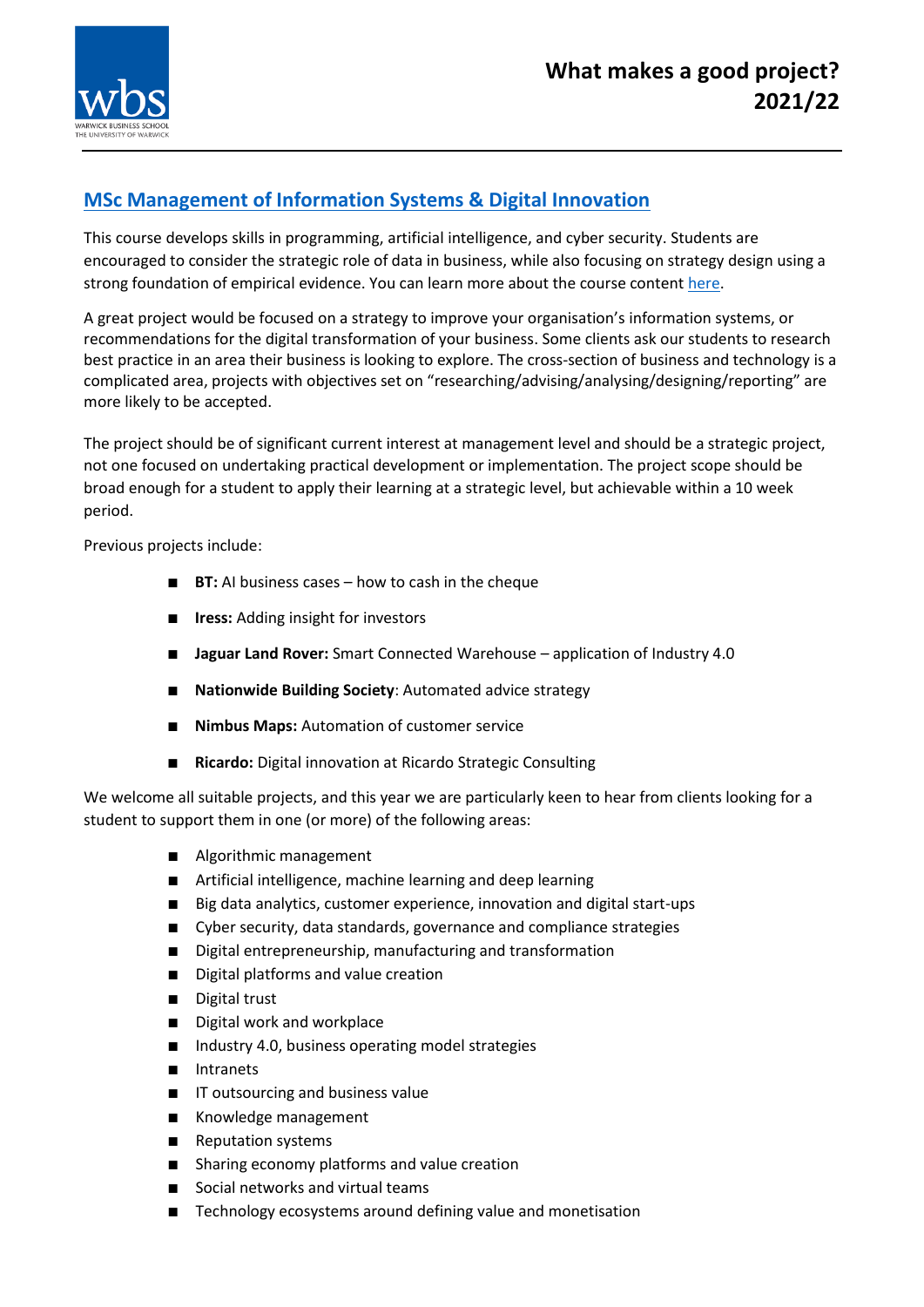

#### <span id="page-2-0"></span>**[MSc Marketing & Strategy](https://www.wbs.ac.uk/courses/postgraduate/marketing-and-strategy/details/)**

This course provides an intellectually rigorous foundation in the disciplines of both marketing and strategy. As well as branding, communications, and marketing management, our curriculum covers ethics, digital disruption, and current global issues. Familiarise yourself with the course content in detai[l here.](https://www.wbs.ac.uk/courses/postgraduate/marketing-and-strategy/details/#more)

Our students are suited to a variety of projects, from developing marketing plans to examining opportunities for expansion into foreign markets, or providing recommendations to improve customer experience. The cohort comes from range of backgrounds, bringing curiosity and a fresh perspective to the opportunities and challenges facing your business. These students also offer a high-level of social media and digital literacy.

Good projects require the use of qualitative and/or quantitative research, with a scope that can be feasibly completed within 10 weeks. Although students can advise a strategy, implementing their recommendations would fall outside the project remit, but this is certainly something that could be explored afterwards!

Previous projects include:

- **Knowledge Quarter London:** Creating a destination marketing strategy
- **Müller Dairy:** How can a sports partnership impact consumers' perception about health?
- **Royal Bank of Scotland:** How can NatWest create widespread awareness and advocacy through digital content?
- **Shakespeare's England:** Who is, isn't or should be visiting?
- **Tangle Teezer:** Evaluating Tangle Teezer's and competing brands' marketing strategies in India

Briefs covering a diverse range of topics are welcomed, but your organisation may be interested in one of the areas suggested below:

- Augmented/virtual reality and artificial intelligence in marketing/strategy
- Corporate Social Responsibility/ethics
- Customer acquisition, engagement, retention and/or loyalty
- How can Company X become more resilient and agile in times of crisis?
- Impact of social media, big data and/or machine learning on advertising, growth and performance of companies
- Location-based mobile services marketing
- Maximising the customer experience / Customers and experiential brands
- Online vs Offline Customer Word of Mouth: Why is online word of mouth predominantly positive?
- Strategic role of timing or time in marketing (e.g., time-of-day marketing)
- The impact of digital technologies upon marketing/strategy in industry X and potential future directions
- Using games/gamification to enhance business competitiveness
- What does the Internet of Things revolution mean for strategic management?